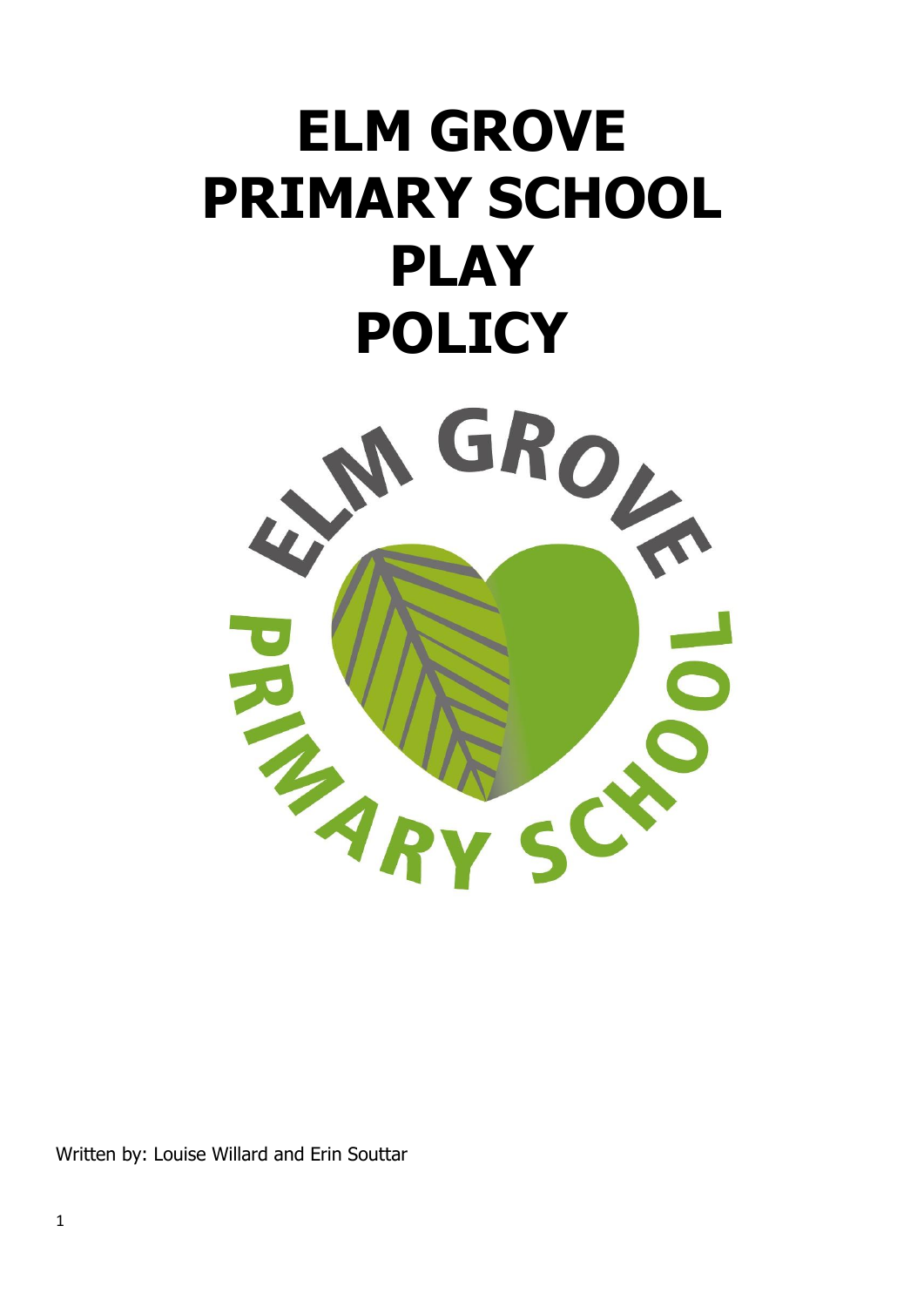# **'Everyone Included, Everyone Respected, Learning and Thriving Together'**

# **1.Commitment**

# **Article 31 of the UN Convention on the Rights of the Child states that 'A child has the right to rest and leisure, to engage in play and recreational activities appropriate to the age of the child and to participate freely in cultural life and the arts.'**

Elm Grove Primary School recognises that play is an essential part of a happy and healthy childhood. As a school, we provide consistently high quality, sustainable play opportunities for all children. These inclusive opportunities in play are achieved by offering carefully considered outdoor spaces, equipment and toys that offer a rich choice of accessible play experiences for every child. At Elm Grove we are committed to using our school vision and this play policy to guide our planning and actions in providing play opportunities for children. We believe play has a vital role in children's health, happiness and wellbeing. It creates children who are independent, confident, imaginative, adaptable, social and able to assess risks**.** These skills link closely to those of Elm Grove's Learning Power skills: resilience, curiosity, making connections, aiming high, resourcefulness, working with others, reflection, which were developed to encourage and teach essential life skills across the whole school day.

# **2. Rationale**

Children spend up to 20% or 1.4 years of their time in school at play. Therefore this time needs to be coherent and planned for. Changes in society such as heavier traffic, busier lifestyles, fewer areas for play and awareness of risk have led to 'play deprivation' for many of today's children. This makes their play opportunities at school even more vital.

Better quality play leads to happier children and happier staff. With better quality play opportunities there are fewer behaviour problems, a more positive attitude to school and improved skills development and learning. As the children improve their quality of play and have more enriching play times, there are fewer accidents and classroom learning is enhanced as the children come in from play happy and ready to learn.

Play is recognised for the important contribution it makes to education and lifelong learning, a finding confirmed by many studies of early childhood. Research shows that play can enhance problem solving; it is also widely regarded as providing opportunities for social interaction and language development which is vital for all are children and in particular for EAL learners and those children with deprived speech and language. The contribution of play to educational development is suggested through the inherent value of different play types eg through risk taking and exploratory play in formal and informal settings, allowing children to experiment, try new things and push their boundaries in a safe environment.

We surveyed the children in July 2017 for their views on play time. Many were positive about the playground but some children's comments included; '*there is not enough to do'*, '*we need more things to play with'*, '*the playground needs an extra things', 'it needs more resources'*. These comments by children highlighted the need to improve our play resources and opportunities at Elm Grove.

# **3. Definition of Play**

The Government's Play Strategy defines play as: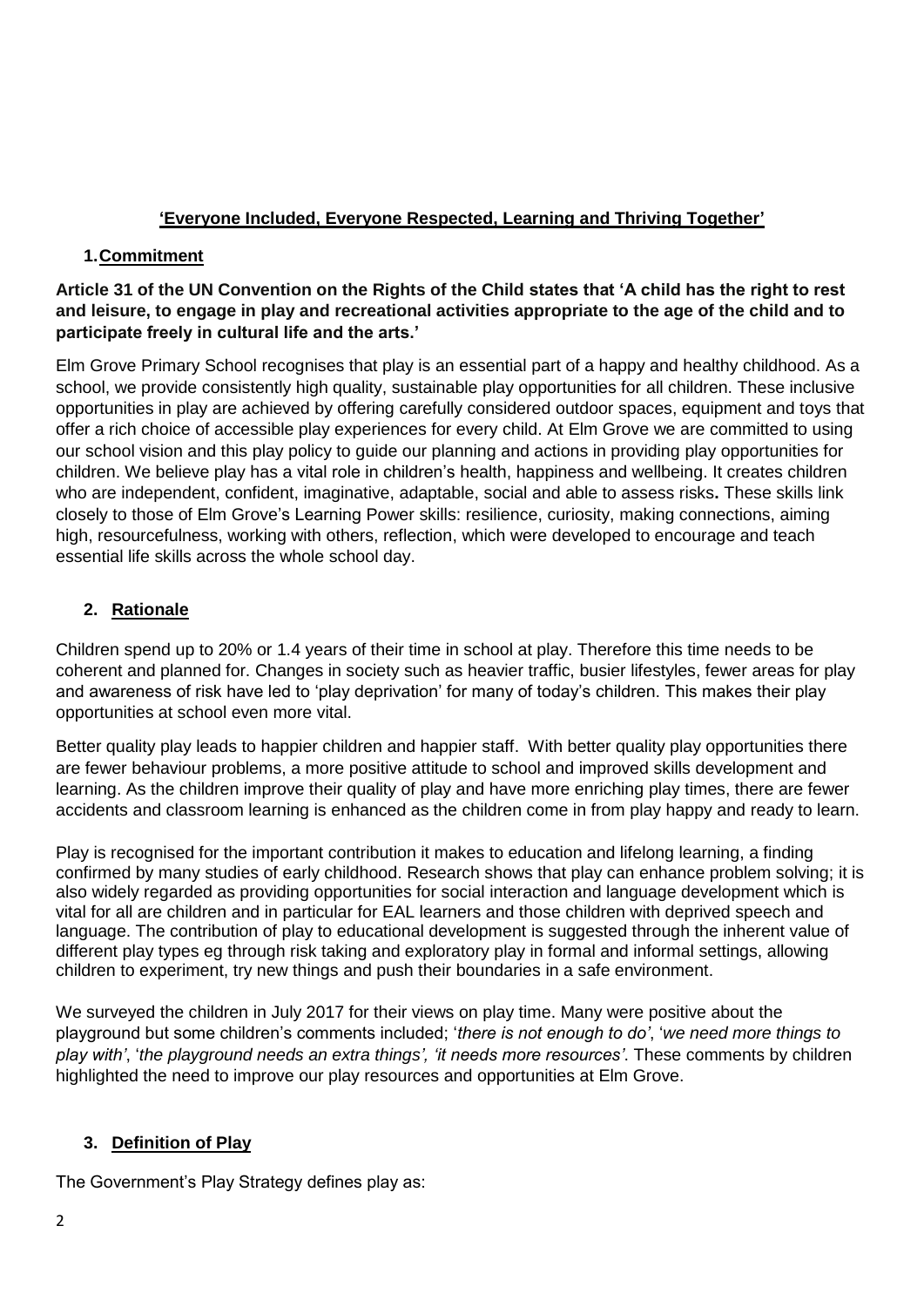'*encompassing children's behaviour which is freely chosen, personally directed and intrinsically motivated. It is performed for no external goal or reward, and is a fundamental and integral part of healthy development – not only for individual children but also for the society in which they live'.* This activity meets the four components of a child's development:

Physical (direct impact on physical development, co-ordination and fitness);

Intellectual (cognitive development, imagination);

Educational (the knowledge and understanding of academic outcomes); and

Social (the development of values, beliefs and self-perception and the parallel communication skills, leadership and teamwork this enhances).

## *At Elm Grove the children and staff think that:*

- *play allows children to be creative and co-operative*
- *adults' roles in great play is to be responsive to children's invitations and requests, and to carry out dynamic risk assessments to weigh up the risk and benefits of play activities and develop the children's risk awareness.*
- *play may be solitary or social*
- *play invites investigation and exploration which may test boundaries*
- *play makes children happy and happy children are healthier children who in turn can learn better*
- *children have a right to play with anything they choose from the playground resources and as long as it is safe regardless of age, gender, social or cultural back ground*
- *play is something you choose to do and that it is fun!*
- *enables children to process their experiences of the world*

# **4. Risk and Benefit**

Many research studies have found that the social, physical and mental benefits to children of managed risks are vast. Children become more resilient, adaptable and are keen to try new experiences. Children should be provided with opportunities to challenge themselves and also to experience successes and failures. Risk and challenge is not limited to physical risk – it includes the uncertainties involved in making new friends, playing with children from different backgrounds and building emotional resilience through trying out new experiences with the possibility of failure.

*'Without opportunities to take acceptable levels of risk, children's development is inhibited, undermining their capability to deal with the wider unsupervised world'. (DCFS)*

At Elm Grove we are committed to providing these experiences for our children in a managed way. The Health and Safety Executive offer guidance on the provision of play in educational settings and state that:

**'HSE fully supports the provision of play for all children in a variety of environments. HSE understands and accepts that this means children will often be exposed to play environments which, whilst well managed, carry a degree of risk and sometimes potential dangers'. (HSE, 2013)**

Elm Grove will use the Health and Safety Executive's guidance on Managing Risk in Play and Leisure (www.hse.gov.uk) **(Appendix 1)** as its principle guiding documents in making decisions relating to risk and play.

Our role as play providers is to facilitate the maximum amount of enriching opportunities for children to encounter. They need to learn to manage risk for themselves in an environment that is as safe as it needs to be, rather than completely devoid of risk. The benefit to children of challenging play opportunities should be balanced with any potential risk when carrying out risk assessments. We will adopt a risk-benefit approach and use dynamic risk assessments **(Appendix 2)** to manage our duty of care to protect and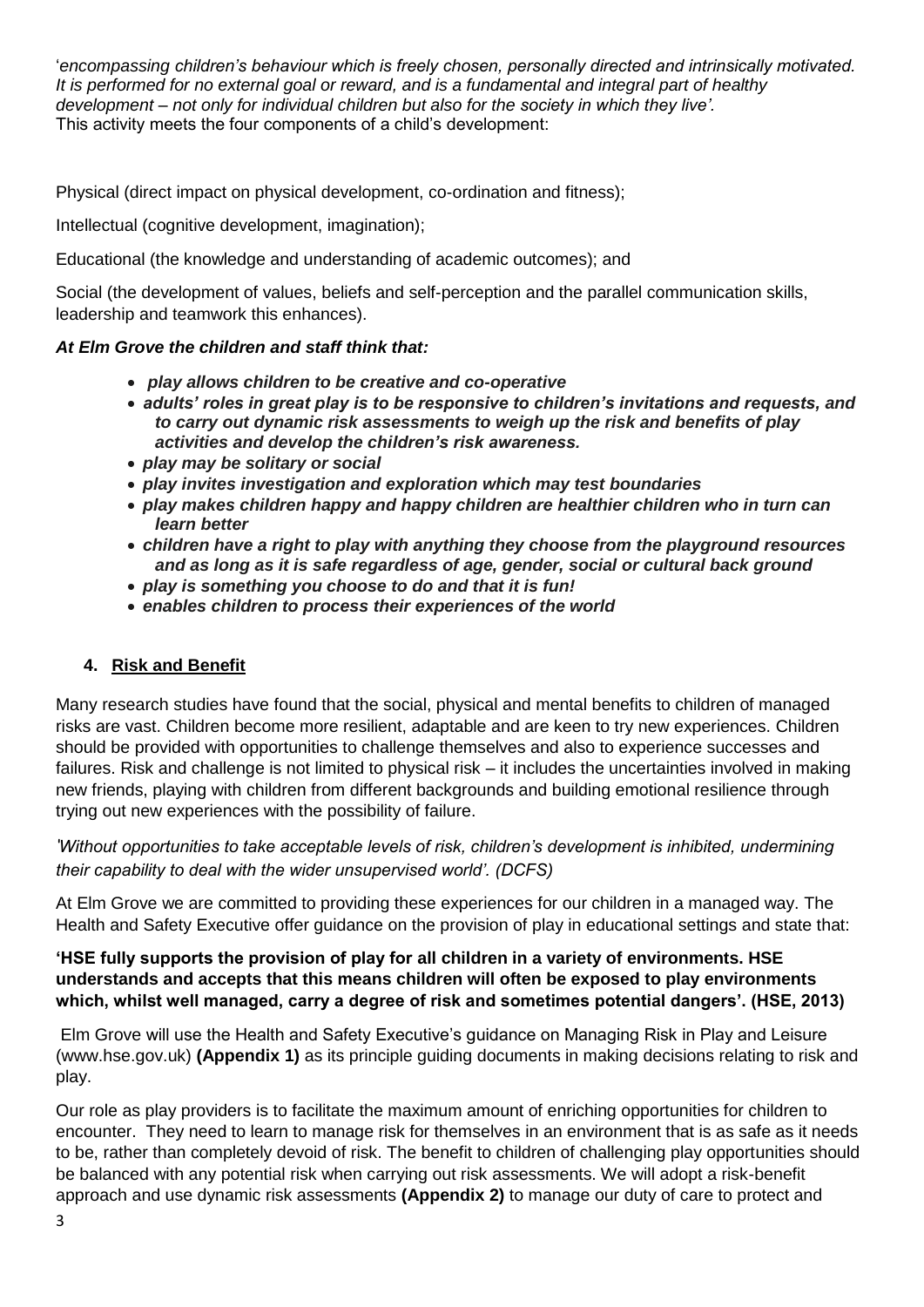# **5.Adults' Role in Play**

**We, as an entire staff, are fully committed to working with children to provide the play experiences that they want and need in their school. We will have a continuing dialogue with children about the play provision in the playground which will include regular play assemblies, School Council involvement, surveys and other pupil voice outlets.** 

Adult's role will also be to facilitate play and encourage children to assess the risks and benefits of activities within the play setting. The school is working with OPAL [\(www.outdoorplayandlearning.org.uk\)](http://www.outdoorplayandlearning.org.uk/) to help guide a strategic approach to developing play at Elm Grove. In addition to this the Elm Grove Play Team (Appendix 3) will work in collaboration with parents, teachers, teaching assistants, MDSAs and all other staff as well as the children to implement the changes highlighted in this policy. Teaching assistants and MDSAs will take on the role of Play Makers. They will ensure that the broadest possible range of play opportunities are available to children: to observe, reflect and analyse the play that is happening and select a mode of intervention or make a change to the play space if needed. Play Makers ensure that the play space is inclusive – supporting all children to make the most of the opportunities available in their own way.

# **6.Children's Role in Play**

The children will all have access to their own version of the play policy. (Appendix 4) In it will also include the rights and responsibilities of the children to

- Have ownership of their play and outdoor learning experiences
- Respect and look after each other their environment, equipment and toys.
- To be aware of sanctions surrounding purposely dangerous or unsafe behaviour
- Ensure that playtimes are fun for everybody

This children's policy will be shared and explained to all children regularly as part of ongoing assemblies, discussions and dialogue in class and with School Council.

# **7.Environment**

At Elm Grove we will:

- use the outdoor space as a natural resource for learning and playing, encouraging the children to value natural or found objects for play
- include the children when planning for playing and learning outdoors
- ensure that the outdoor area offers all children the opportunity to investigate, take risks and explore and use their imagination and creativity
- expect the children to respect the outdoor environment and care for living things
- give children the opportunity to manage the space and freedom afforded by the outdoors
- enrich the quality of the environment to maximise variety of play types and increase play value
- ensure that the playground be an integrated area where all children from Reception to Year 6 can play safely.
- Teach the children their responsibilities with regard to maintaining the quality of their outdoor space, and the equipment available and ensure they take an active part in doing this.
- Promote children's pride for the outdoor space that belongs to them.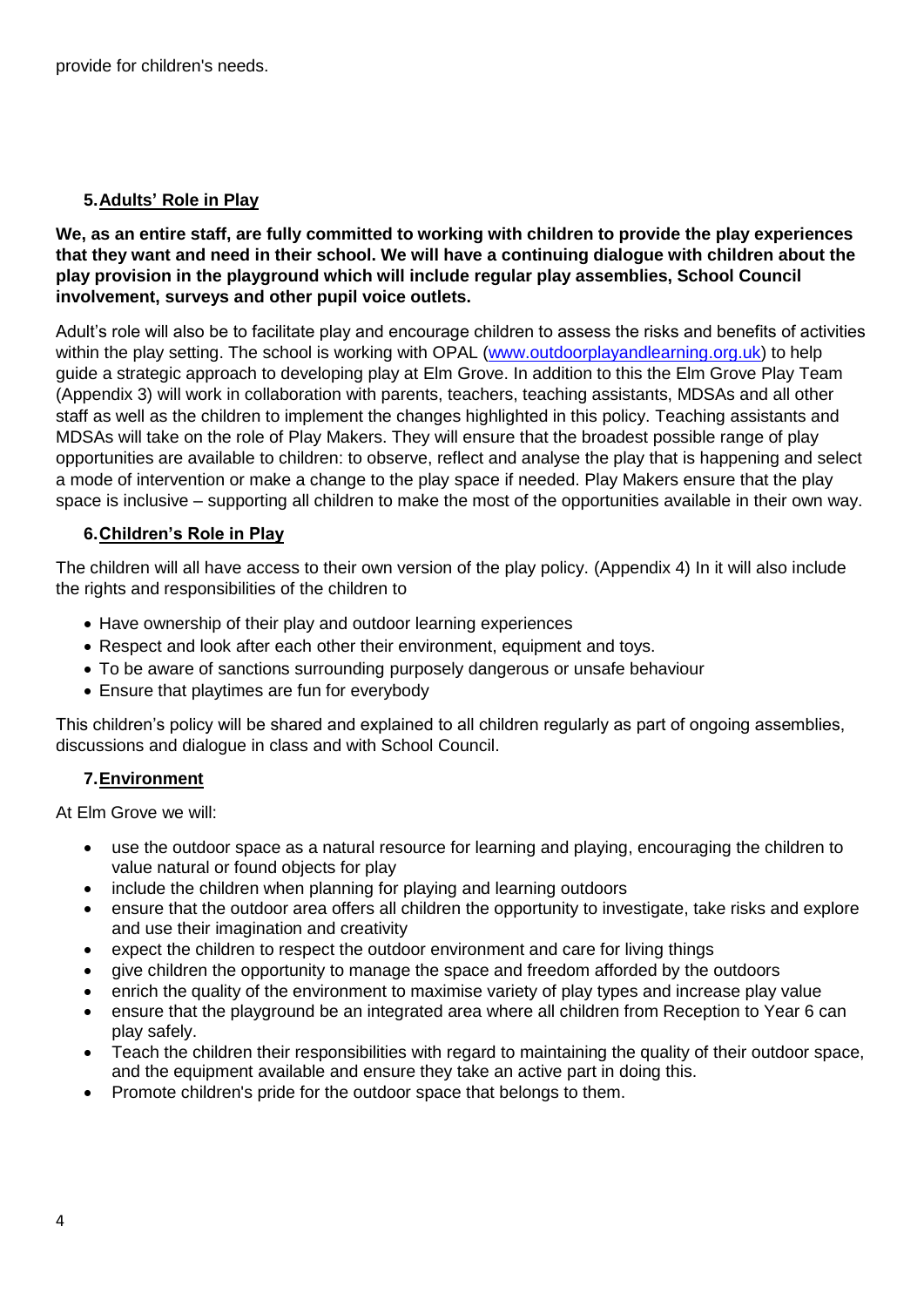**Appendix 1**

# **CHILDREN'S PLAY AND LEISURE – PROMOTING A BALANCED APPROACH**

**See PDF attached**

**Appendix 2**

Benefit-Risk Assessment Record Sheet



**Risk Assessment Date…………… Assessed by…………**

| <b>Description of</b><br><b>Activity, Principle</b><br>or Object, who<br>might be at risk<br>and what kind of<br>harm. | <b>Benefit or Utility</b><br><b>Or Related Policy</b> | <b>Description of risk</b><br>management and<br>maintenance agreed | Nominated<br>person | <b>Action</b><br><b>Date</b> |
|------------------------------------------------------------------------------------------------------------------------|-------------------------------------------------------|--------------------------------------------------------------------|---------------------|------------------------------|
|                                                                                                                        |                                                       |                                                                    |                     |                              |
|                                                                                                                        |                                                       |                                                                    |                     |                              |
|                                                                                                                        |                                                       |                                                                    |                     |                              |
|                                                                                                                        |                                                       |                                                                    |                     |                              |
|                                                                                                                        |                                                       |                                                                    |                     |                              |
|                                                                                                                        |                                                       |                                                                    |                     |                              |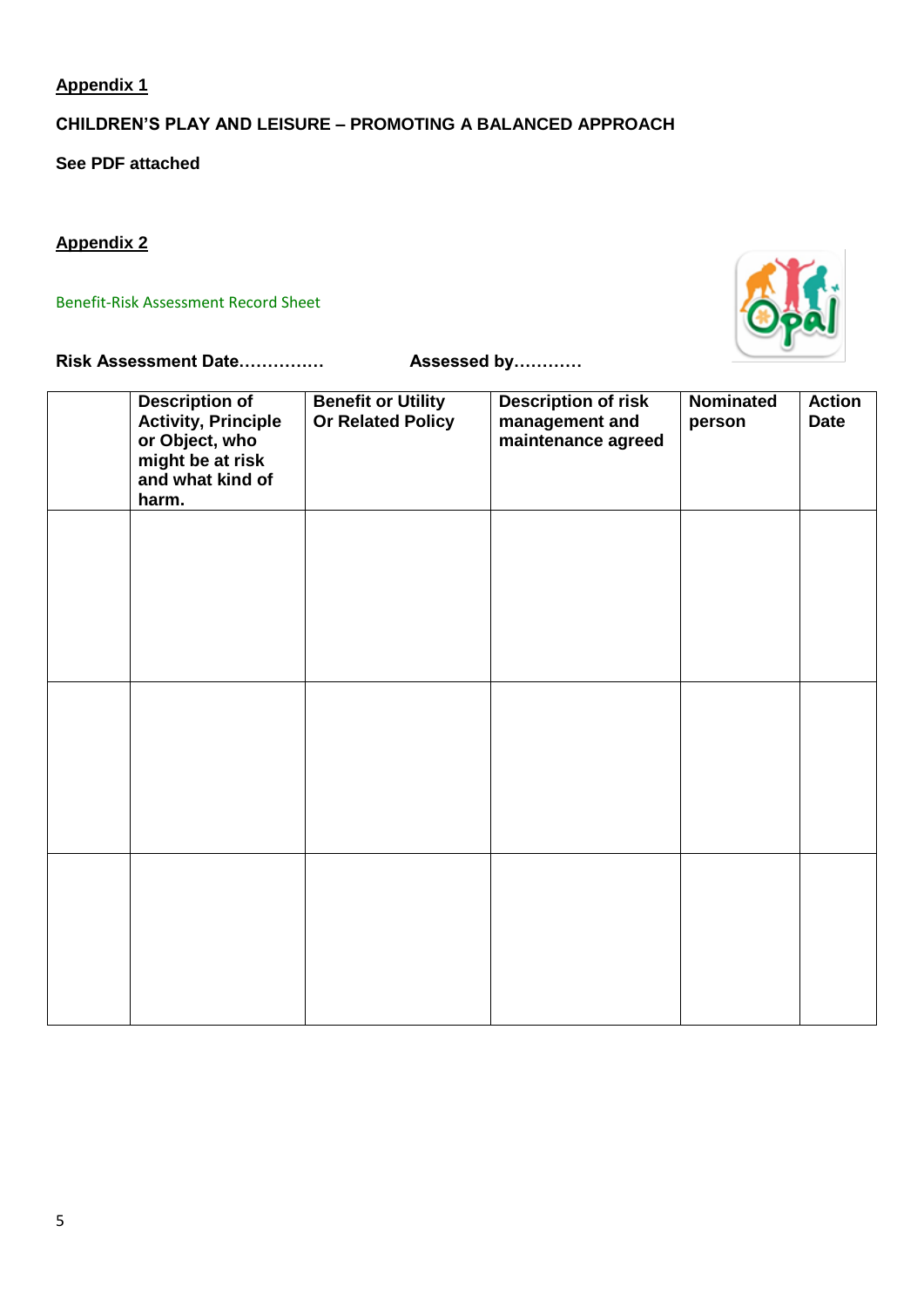# **Appendix 3**

#### **Structure of adult roles in practice**

## **OPAL Team**

This is the team working directly with OPAL to ensure policy is in place and develop play and outdoor learning at Elm Grove. It consists of:

The Head Teacher Play Co-ordinator Play Leader Site Manager Pupil Voice Co-ordinator Parent Representative Governor

#### **Elm Grove Play Team**

All adults working at the school are part of the play team and have a responsibility to follow this policy. When on the playground at playtimes staff all should act as Play Makers.

However more specifically at lunch times the following structure exists:

## **Play Co-ordinator**

(Leads and manages strategy)

#### **Play Leader**

(Leads and manages playtimes)

## **Assistant Play Leader**

(Supports play leader and steps up in their absence)

## **Play Makers**

(Support children's' play as describe in paragraph 5)